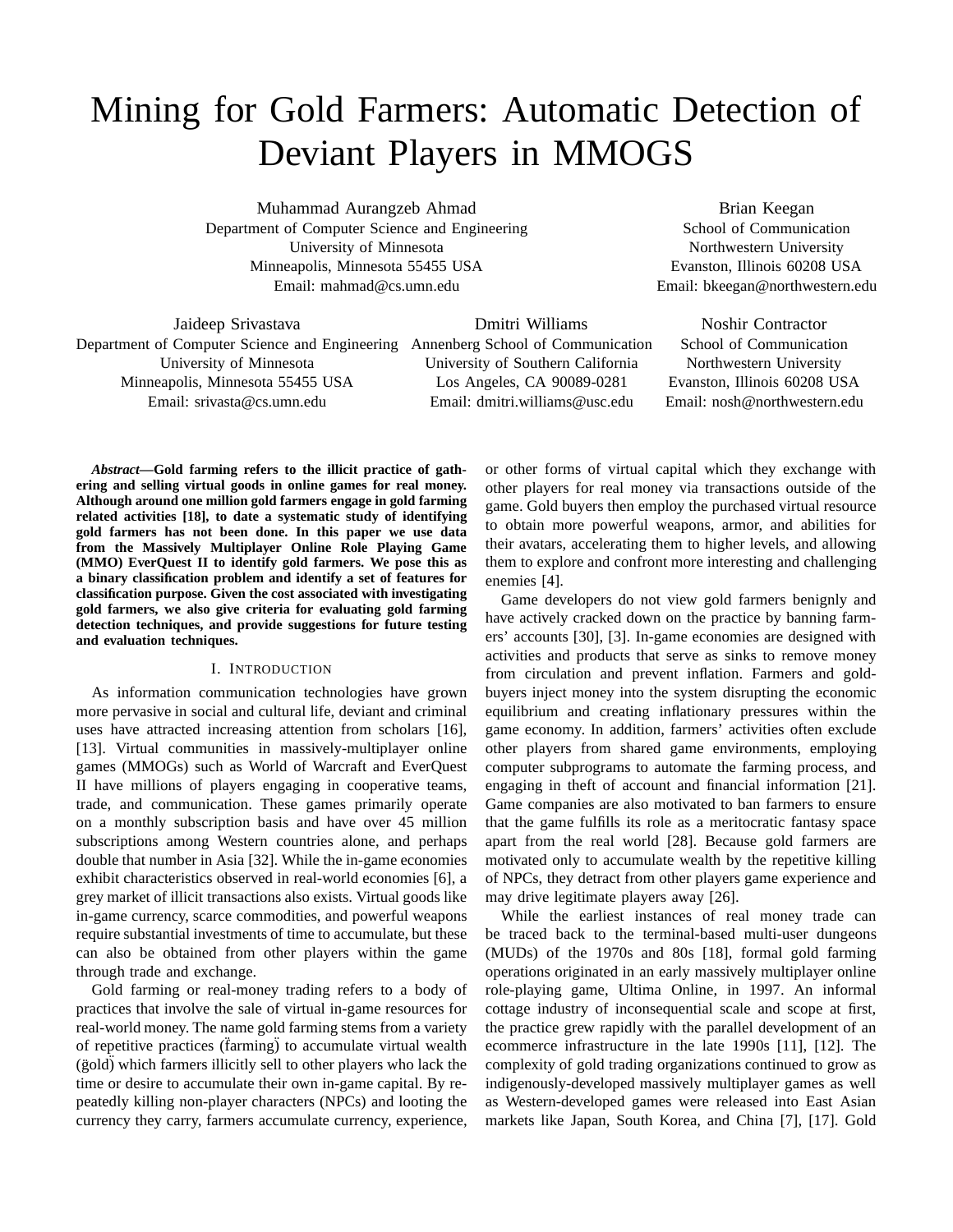farming operations now appear to be concentrated in China where the combination of high-speed internet penetration and low labor costs has facilitated the development of the trade [12], [2], [10]. The scale of real money trading has been estimated to be no less than \$100 million and upwards of \$1 billion annually  $[12]$ ,  $[5]$ ,  $[25]$ , and the phenomenon has begun to capture popular attention [2], [27].

## II. RELATED WORK

Previous studies of virtual property have focused on the economic impacts [5] user rights and governance [21], [14], and legal vagaries [1], [19] rather than the behaviors of the farmers themselves. Surveys of players have measured the extent to which the purchase of farmed gold occurs and how players perceive both producers and consumers of farmed gold [36], [35]. Other research has imputed the scale of the activity based upon proxy measures of price level stabilization and price similarity across agents [24], [25]. No fieldwork beyond journalistic interviews has been done in this domain because of a confluence of factors. Secrecy is highly valued, given the prevalence of competitors as well as the negative repercussions of being discovered [23], [20]. The popular perception of gold farming as an abstract novelty, the rapid pace of innovation and adaption in organizations and technology, the significant language barriers, and the geographic distance likewise conspire against thorough observation or systematic examination [15]. Yet perhaps the largest barrier has been the lack of availability of data from the game makers themselves.

If the data were present, data mining and machine learning techniques exist to explore the phenomenon. These have received considerable attention in the context of detecting and combating cybercrime [29], [9]. Other studies employing social network analysis, entity detection, and anomaly detection techniques have been used extensively in this context [22], [8]. The current research is the first to take advantage of these techniques by virtue of cooperation with a major game developer, Sony Online Entertainment. As outlined below, the current research is the first scholarly attempt to employ data mining and machine learning to detect and identify gold farmers in a data corpus drawn from a live MMOG.

## III. BACKGROUND

### *A. Game Mechanics*

The study uses anonymized data archived from the massively-multiplayer online game Everquest II. In this fantasy role-playing world, a user controls a character to interact with other players in the game world as well as non-player characters (NPCs) controlled by the code of the software. Users complete quests, slay NPCs, and explore new areas of the game to earn experience points as well as currency that allows them to purchase more powerful equipment. The experience required to advance one additional level increases exponentially and more powerful weapons, armor, and spells likewise become more expensive and difficult to acquire at higher levels. Players can shortcut to more exciting content by purchasing the requisite weapons, armor, and skills rather

than engaging in the more tedious aspects of accumulating the resources to sell or exchange for these items. Because players can exchanges goods and currency within the game, being able to obtain a large reserve of game currency from another character reduces the time investment necessary to progress.

## *B. Gold Farming*

As previously discussed, gold farmers repeatedly kill ingame NPCs and collect the currency they carry. The tedious nature of this activity is somewhat lessened by the use of automated programs called bots which simulate user input to the game. While the size of the market for virtual goldhas created intense competition within the gold farming industry, the ability for the game company to ban these accounts and effectively destroy the value they have accumulated likewise introduces a substantial amount of uncertainty into farmers operations. These operators have adapted to the environment by employing a highly-specialized value chain that both minimizes the amount of effort and time required to procure gold as well as reducing the likelihood of being detected and attendant issues of losing inventory. Discussions with game administrators have revealed that accounts engaged in gold farming operations within the game fulfill five possible archetypes [33]:

- Gatherers: Accounts accumulating gold or other resources.
- Bankers: Distributed, low-activity accounts that hold some gold in reserve in the event that any one gatherer or other banker is banned.
- Mules and dealers: One-time characters that interact with the customer, act as a chain to distance the customer from the operation, and complicate administrator back-tracing.
- Marketers: One-time accounts that are barkers, peddlers, or spammers of the company's services.

The roles are not necessarily exclusive nor proscriptive, but these descriptions of behavioral signatures will inform subsequent methods. The highly specialized roles of gold farmers also suggests that they differ from typical players along several potential salient and latent dimensions. Where players are largely motivated to explore the game and storyline as they gain experience and level up, gold farmers may follow highly optimized paths that allow them to level quickly without engaging in these sideshows. Currently gold farmers are caught in a number of ways such as heuristicbased methods which would indicate illegitimate activity in the game, reporting of gold farmers by other players, peculiar behavior of players like making a large number of transactions over a very short span of time, and stingöperations. In all the above cases after being potentially flagged as a gold farmer the activities of the player in the past, present and the future have to be analyzed by a human expert before it can be ascertained that the player is indeed a gold farmer and not a legitimate player. These administrators are the ultimate arbiters of which users are banned.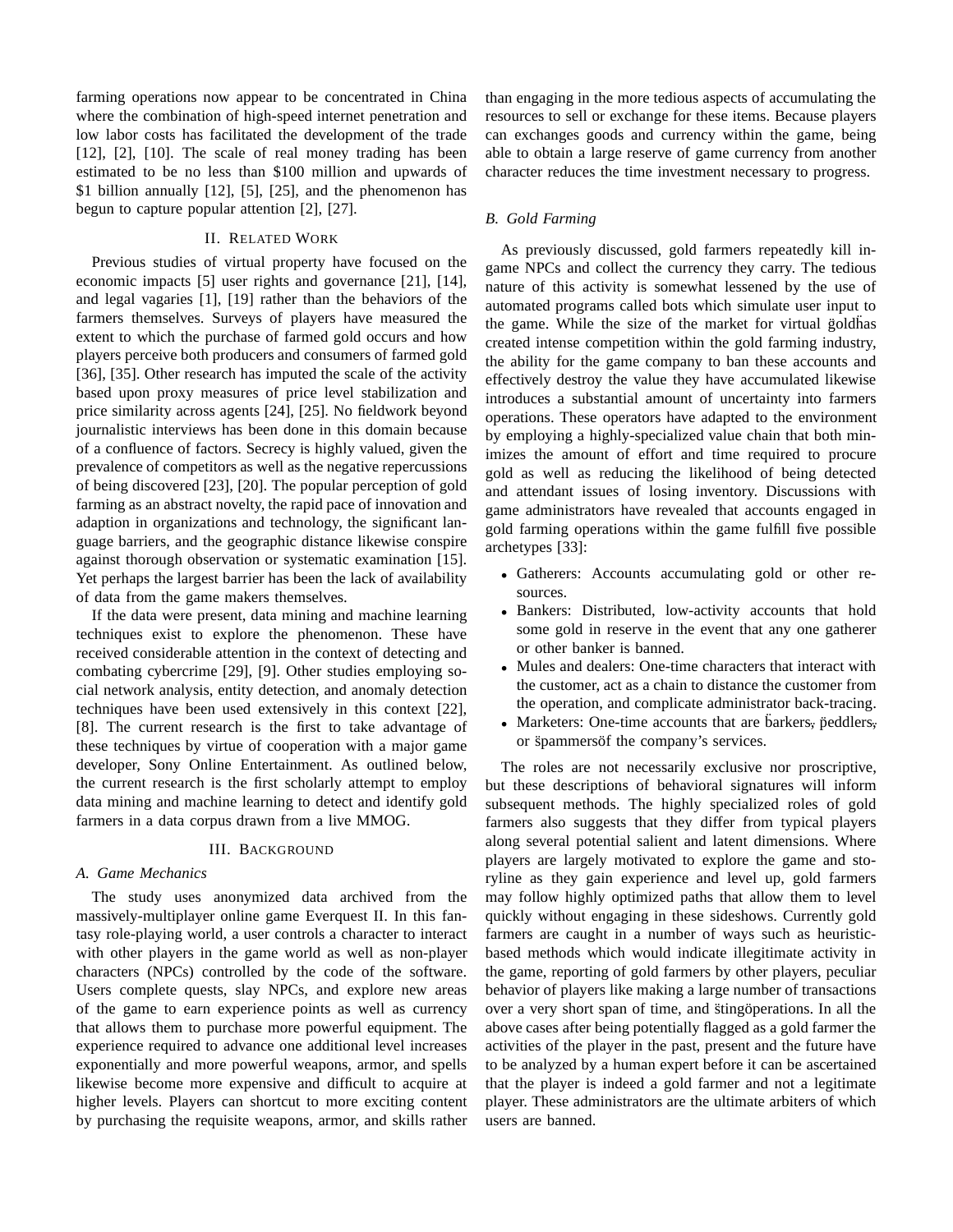#### IV. DATA DESCRIPTION

Anonymized EverQuest II database dumps were collected from Sony Online Entertainment. Five distinct types of data were extracted for analysis: experience logs, transaction logs, character attributes, demographic attributes, and cancelled accounts.

- Demographic information of player: Demographic information about the player in the real-world. This is already anonymized so that it is not possible to link the player back to a real-world person.
- Character game statistics of players: These characteristics are of two types. Demographic characteristics of the character like race (human, orc, elf etc), character sex, etc.; Cumulative statistics like total number of experience points earned, or number of monsters killed.
- Anonymized player-player social interaction information: This information is available in the form of messages sent from one player to another over a given period of time. It should be noted that the content of the messages themselves was not recorded.
- Player activity sequence: Players can perform a wide range of activities within the game. The sequences of activities include but are not limited to mentoring other players, leveling up, killing monsters, completing a recipe for a potion, fighting other players, etc.
- Player-Player economic information: This information is in the form of number of items sold or traded by one player to another player.

The cancelled accounts contained dates, account IDs, and rationales for an administrator cancelling an account including abusive language, credit card fraud, and gold farming. These players were either caught by the game developer's staff or were identified for investigation by other players. Players and developers recognize that is by no means a comprehensive list, and some unknown gold farmers elude capture. However, our starting point was a simple list of those who were captured. The rationales were manually parsed to identify cases with rationales pertaining to gold farming and real money trade and extracted to generate a master list of accounts banned for gold farming. There were a total of 2,122,600 unique characters out of which 9,179 were gold farmers, or 0.43% of the population.

Character attributes are the stored attributes of every character at their most recent log-out such as level, experience, class type, damage resistance, and so forth. The player demographic table included self-reported characteristics such as player birthday, account creation date, country, state, ZIP code, language, and gender. The popular stereotype of gold farmers being Chinese men appears to be borne out in the descriptive analysis as 77.6% of players banned for gold farming speak Chinese while only 16.8% of users speaking Chinese have been banned for farming. In the game, women make up 13.5% of the population, the average player is 31.6 years old, the average account is 3.7 years old, and the most commonlyspoken languages are English (80%), German (2.4%), Chinese (2.08%), French (1.57%), and Swedish (1.29%).

The experience and transaction tables are longitudinal records of every event in the game that awards experience points to a player or results in an item being exchanged between players, respectively. Given the large size of these datasets, the analysis was limited to the month of June 2006 and contains 24,328,017 records related to experience and 10,085,943 records related to user transactions. Out of the 23,444 players with behavioral data for June 2006, only 147 were subsequently identified as gold farmers.

## V. METHODS

One of the most important tasks in data mining and machine learning is selecting the features to be used in the classifier. This approach uses data mining and machine learning to identify gold farmers by using an analysis in two phases. The first phase is a deductive logistic multiple regression model that describes the characteristics of gold farmers that differentiate them from a random sample of the population. The second phase is inductive and evaluates a cross-section of well-known binary classifiers like Naive-Bayes, KNN, Bayesian Networks, Decision Trees (J48) to correctly identify gold farmers. We propose to study the problem of identifying gold farming as a binary classification problem. One of the motivations for doing so was that class labels for gold farmers were readily available. It should be noted that the two methods are complimentary to each other, the inductive method can be used to describe characteristics that can differentiate gold farmers from nongold farmers. The data mining based method can be used to make preictions about particular players if they are gold farmers or not.

## *A. Phase I: Deductive logit model*

Because a single account can potentially control several characters, the master list of banned characters was collapsed by character level to generate a list of the highest-level character on 12,134 banned accounts. The banned table was joined with the character and demographic attribute tables by account number. A random sample of non-banned accounts matched by sever population was added as a control. The total sample was 24,267 unique account-characters.

Based upon previous accounts of the behavior of gold farmers, we identified sets of demographic and character attributes to use as independent variables and controls in the sequential logistic regression against the binary banned/notbanned outcome.

- Player demographics (Model 1): Player demographics (Model 1): Players banned for gold farming should be younger, more male, speak more Chinese, and have more recently-established accounts than typical players.
- Salient gold farming behavioral characteristics (Model 2): Players banned for gold farming should play for more extended periods of time, have more recorded adventuring time, a greater number of NPC kills, and greater overall wealth than typical players.
- Non-salient gold farming behavioral characteristics (Model 3): Players banned for gold farming should have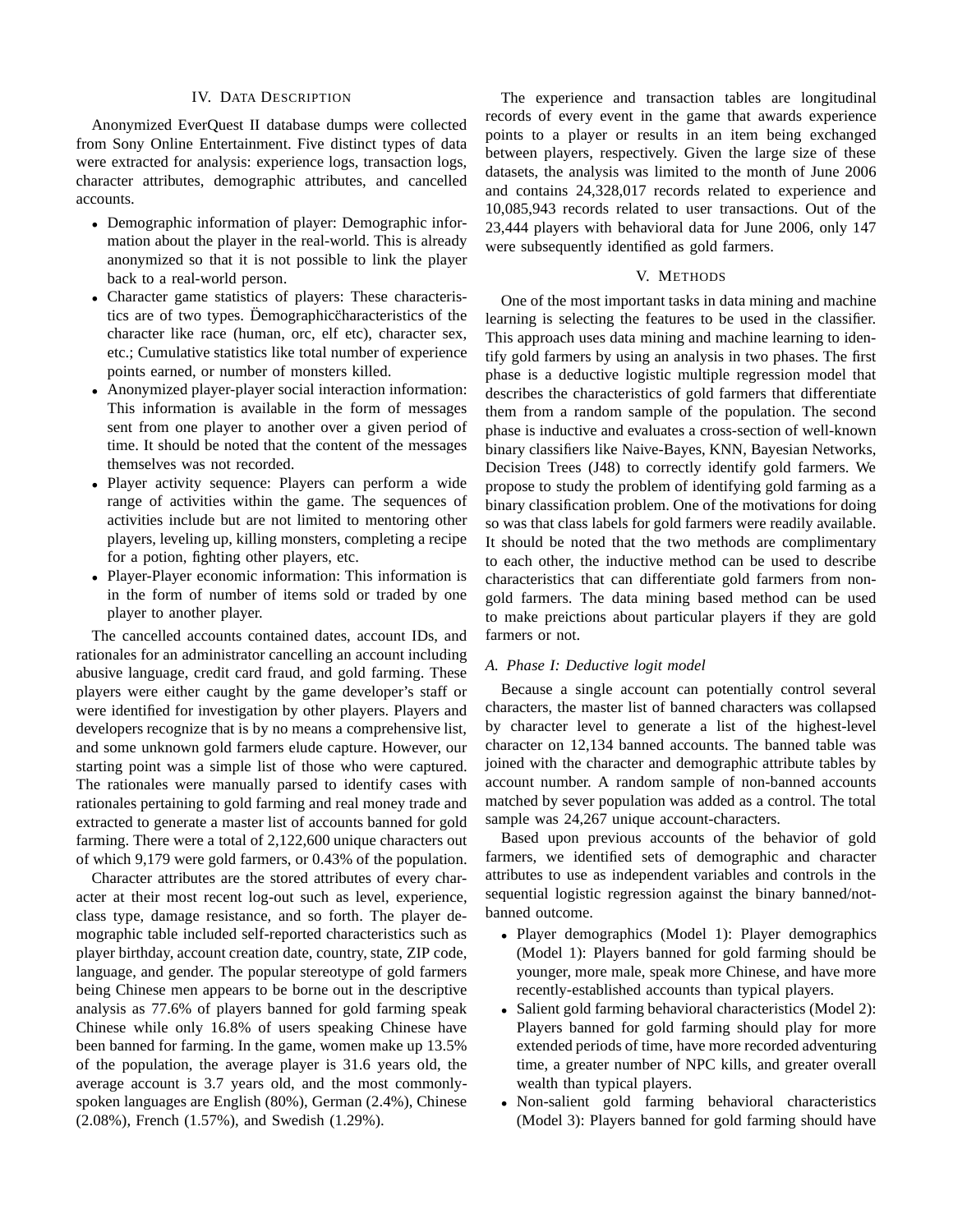lower levels of quests completed, active quests, tradeskill knowledge, tradeskill manufacturing, and deaths than typical players.

Model 4 integrates the explanatory variables of models 2 and 3 to analyze identified behavioral characteristics and model 5 integrates model 1 and model 4 to control and analyze for both demographic and behavioral variables. The complete model (5) has a very good fit to the observed data ( $r^2 = 0.677$ ) and logistic regression diagnostics indicate no substantial multicollinearity or specification errors. With respect to other behavioral characteristics, the large standardized coefficients for character age, number of NPCs killed, number of deaths, and experience gained from completing quests suggest these be employed for classification.

#### *B. Phase II: Inductive machine learning models*

Each set of features can be used separately to build classifiers or alternatively different types of features can be combined in the same classifier. We identify 22 unique types of activities in the data that form the basis of regular expression alphabets for analysis. It should be noted that some of these activities could also be divided into many sub-activities e.g., one activity that we identify is killing a monster, which can be divided in terms of killing a monster of level 5 versus killing a monster of level 10 since the nature of the encounter in both cases is significantly different.

After identifying and extracting the features, the main intuition behind posing this problem as a classification problem is that gold farmers possess certain demographic and behavioral characteristics that can be exploited. For the features about the distribution of activities, we extracted Activity Sequence Features which are the number of times the player was engaged in that activity e.g., the number of monsters killed, the number of potion recipes completed, number of times the player was killed, etc. In addition to the features that were available to us directly from the dataset we constructed another set of features based on the sequences of activities performed by the players.

The behavioral data of any given player can be captured by looking into the sequence of activities performed by a player in a given session. A session is defined as a chunk of time in which the player was continuously playing the game e.g., if a player played the game for two hours in the morning and one hour in the evening on the same day then the game play for that day is said to constitute two different sessions of game. In order to reconstruct session we look at the ordered lists of all the activities in terms and a set of k activities is said to belong to the same session if the time difference between any two adjacent activities is less than 30 minutes. Thus consider the following example of a sequence in a session: KKKDdKdEKdKD where K is killed a monster, D is player died, d is damage points and E is points earned. This sequence implies that the player killed three monsters before being killed, after resurrection the player suffered some damage followed by killing the monster but sustained further damage, and so on.

The experiments were performed on the open source Data Mining software Weka which has implementations of many well-known data mining algorithms [34]. Results from different sets of features are given in a series of tables below. Since the current problem is a rare class problem we only report the classification results for the rare class as the precision and recall for the dominant class is more than 99% in almost all the cases. It would have been helpful if there was a baseline model for comparing the result of these classification models, however catching gold farmers is currently a time-consuming manual process.

In the series of tables listed in this section various measures of performance are given, but the most relevant to choose a classifier is precision vs. recall. From the domain experts point of view the goal of any gold farmer-detecting technique should be to increase the number of true positives (correctly identified gold farmers) while at the same time decreasing the number of false positives (legitimate players labeled as gold farmers). It is essential for these classifications to have high precision to minimize the number of false positive since any positive match has to be investigated by an administrator. Recall captures the other aspect of performance i.e., capturing as many gold farmers as possible but requires the actual number of positives in the dataset. While the records in the data are all labeled as gold farmers and are assumed to certain gold farmers, there are likely to be players in the dataset who are gold farmers but were not identified or banned.

### VI. RESULTS

## *A. Phase I: Deductive logit model*

The analysis from Phase I demonstrated that non-salient behavioral characteristics (model 3) accounted for substantially more variance than the salient behavioral characteristics (model 2). This suggests that along these salient characteristics (wealth, time played, rare items acquired), gold farmers may not differ substantially from other (elite) players but are significantly different along more latent characteristics such as how many quests they complete, how often they die, and their tradeskill expertise. It is likewise telling that even with 12 distinct predictive variables of gold farming activity in model 4, the 4-variable demographic-only model (model 1) still accounted for more of the variance among players identified as gold farmers. The analysis also bears out the intuition that players with old and well-established accounts are not as likely to be gold farmers.

Other than Chinese language (a dummy variable), player demographic attributes have a small effect compared to other variables. High levels of NPC kills, quests completed, and tradeskill recipe knowledge all strongly decreased the likelihood of being identified as a gold farmer in the model. This combination of variables suggests that farmers exhibit low levels of expertise across a variety of metrics. High levels of time played, time spent adventuring, and high total deaths are all factors associated with gold farming activity which also implies a low level of expertise within the game itself. While the accumulation of wealth in a bank was not significantly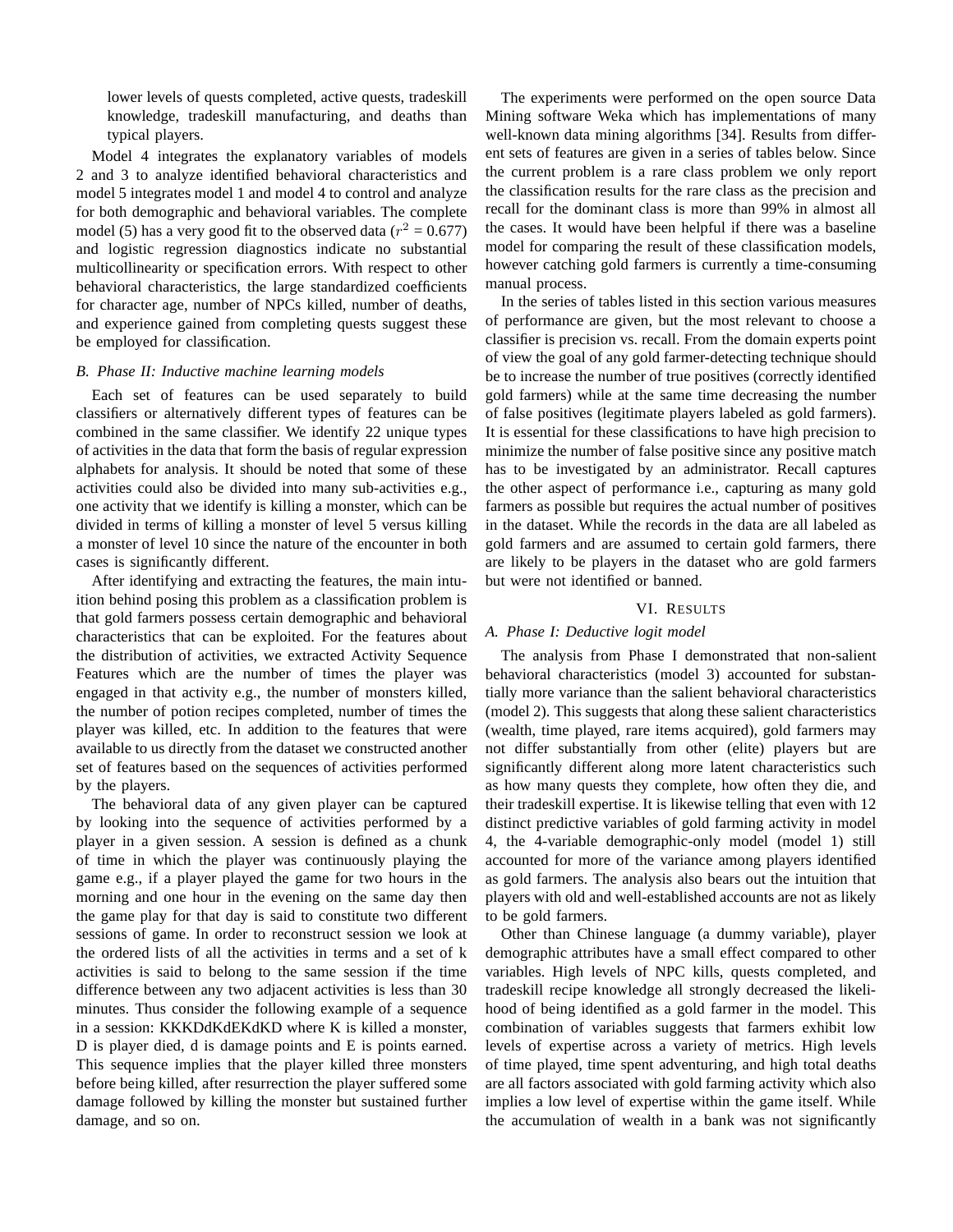| TABLE I                                                                                                             |
|---------------------------------------------------------------------------------------------------------------------|
| STANDARDIZED BETA COEFFICIENTS: T STATISTICS IN PARENTHESES * $P < 0.05$ , ** $P < 0.01$ , *** $P < 0.01$ , N=24267 |

| Variable             | Model 1                  | Model 2             | Model 3             | Model 4             | Model 5                 |
|----------------------|--------------------------|---------------------|---------------------|---------------------|-------------------------|
| Player age           | $0.097*(-2.54)$          |                     |                     |                     | $-0.174***$ ( $-3.78$ ) |
| Account age          | $-1.713***$ ( $-25.81$ ) |                     |                     |                     | $-0.747***(-10.83)$     |
| Chinese              | $4.410***(-64.06)$       |                     |                     |                     | $3.846***(-48.23)$      |
| Female               | $0.028(-0.65)$           |                     |                     |                     | $-0.102(-1.95)$         |
| Character age        |                          | $1.481***(-17.69)$  |                     | $3.585***(-28.46)$  | $3.405***(-23.39)$      |
| Time adventuring     |                          | $3.031***(-53.69)$  |                     | $1.326***(-20.17)$  | $0.553***(-7.01)$       |
| NPC kills            |                          | $-1.792***(-24.22)$ |                     | $-3.011***(-20.67)$ | $-3.759***(-20.89)$     |
| Bank wealth          |                          | $-0.175***(-5.36)$  |                     | $-0.025(-0.50)$     | $-0.008(-0.13)$         |
| Personal wealth      |                          | $0.095**(-2.89)$    |                     | $0.488***(-9.57)$   | $0.763***(-12.73)$      |
| Rare items collected |                          | $-0.615***(-16.98)$ |                     | $0.882***(-12.88)$  | $0.868***(-9.3)$        |
| Quests completed     |                          |                     | $-5.375***(-54.71)$ | $-5.352***(-45.52)$ | $-3.045***(-20.72)$     |
| Quests active        |                          |                     | $-0.566***(-6.62)$  | $-0.424***(-4.59)$  | $-0.162(-1.37)$         |
| Recipes known        |                          |                     | $-1.337***(-15.46)$ | $-1.366***(-14.83)$ | $-0.752***(-6.31)$      |
| Items crafted        |                          |                     | $1.454***(-19.27)$  | $0.312***(-3.87)$   | $0.267**(-2.65)$        |
| Total deaths         |                          |                     | $6.644***(-69.92)$  | $4.983***(-34.74)$  | $3.359***(-19.14)$      |
| Total PVP deaths     |                          |                     | $-0.289***(-6.31)$  | $-0.318***(-5.94)$  | $-0.447***(-6.14)$      |
| Psuedo- $R^2$        | 0.550                    | 0.214               | 0.430               | 0.530               | 0.677                   |

TABLE II FEATURE SPACE FOR VARIOUS TYPES OF FEATURES

| <b>Feature Type</b>                                   | <b>Features</b>                                                                                            |
|-------------------------------------------------------|------------------------------------------------------------------------------------------------------------|
| Demographic                                           | Gender, Language, Country, State.                                                                          |
|                                                       | Character Race, Character Gender, Character Class, Accumulated Experience, Platinum, Gold, Silver, Copper, |
| Character Stats                                       | Guild Rank, Character age, Total Deaths, City Alignment, PVP Deaths, PVP Kills, PVP Title Rank,            |
|                                                       | Achievement Experience, Achievement Points.                                                                |
| <b>Economic Features</b>                              | Number of Transactions as Seller, Number of Transactions as Buyer.                                         |
| Annonymized Social Interaction   Indegree, Outdegree. |                                                                                                            |

associated with gold farming activity which suggests that farmers have possibly adapted their behavior on this count to avoid detection the model does predict that gold farmers carry more coins on their character.

## *B. Phase II: Inductive machine learning models*

Using only the players self-reported demographic characteristics for classification should have strongly predicted the identification of gold farmers given their skewed language distribution, but as seen in Model 1, two classifiers (JRIP and J48) misclassified every instance of the farmerclass. By Fscore, the KNN algorithm is the best metric for demographic features. Examining only features of the character played within the game, model 2 reveals that the algorithms identify gold farmers with much lower precision and recall than the demographic model alone. The findings for activity distribution in model 3 are marginally better than the previous model employing character features classifiers but the KNN algorithm has markedly inferior precision and recall as compared to the demographic model. These predictive machine learning findings corroborate our earlier descriptive regression results that the salient behavioral characteristics on which we expect gold farmers to be differentiated from other players (wealth, time played, etc.) are not reliable features. The inability to distinguish farmers suggests that they are able to cloak their behavior given their similarity to highly-skilled players along the variables included in these models.

Next, we incorporated both the previous demographic features with cumulative statistics of how much experience and

money characters had. As shown in Table V, the performance of all algorithms increased substantially across the board with the BayesNet exhibiting the strongest recall performance and KNN being an accurate predictor of gold farming activity. We next used our alphabet of 22 activities captured in the experience and transaction logs to perform two analyses incorporating activity sequences alone and the distribution of activity with economic transactions. We define a set of 10 patterns in Table VI to measure whether the sequences of activities were predictive. As seen in Table VII, this sequence approach alone has poor precision and recall across all algorithms compared to previous methods. Table VIII describes the results for activity distribution as well as character and demographic features. The low discriminatory power of this sequence method implies that, again, farmers and non-farmers do not differ substantially along the sequences we have specified.

A close analysis of gold farmers indicate that the number of tasks performed by the gold farmers vary greatly. This can potentially be the source of confusion for the classifiers when instances of the same class exhibit a wide range of characteristics and thus are not discriminatory enough. To address this issue we removed all such instances from the dataset. When we removed all instances where the number of activities associated with gold farmers was less than six, the number of gold farmers was reduced to 83. We then reran the same set of classifier for this new dataset for the activity distribution features, the results of which are given in table IX. It should be noted that the performance of most of the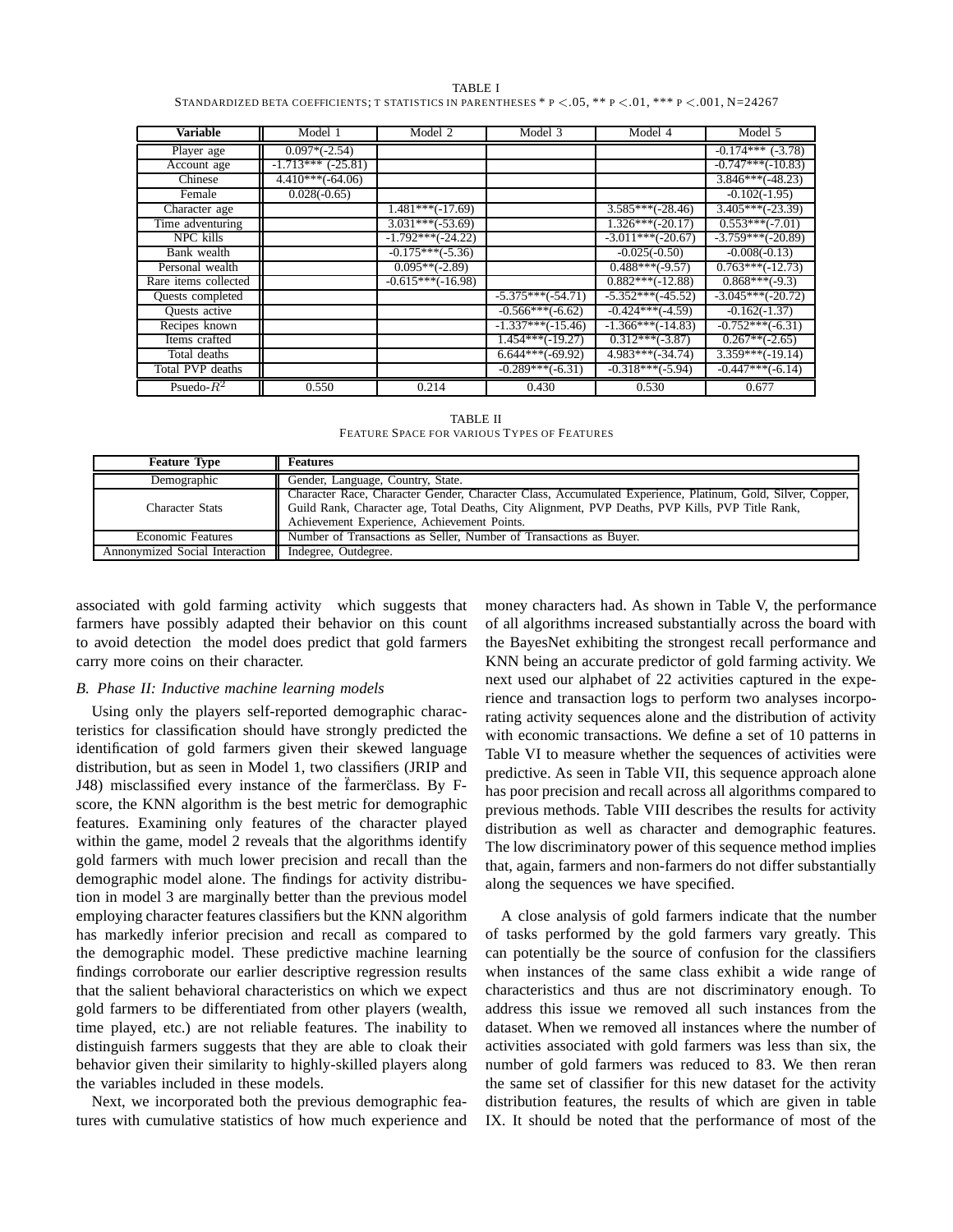#### TABLE III DESCRIPTION OF MODELS

| <b>Model name</b>           | <b>Classifier</b> features            |
|-----------------------------|---------------------------------------|
| Model 1                     | Demographic features only             |
| Model 2                     | Character features only               |
| Model 3                     | Activity distribution features        |
| Model 4                     | Demographic and accumulation features |
| $\overline{\text{Model}}$ 5 | Sequence activity features            |
| Model 6                     | Activity distribution features        |
|                             | and economic transactions             |
| Model 7                     | Activity distribution features        |
|                             | for gold farmer sub-class             |

TABLE VI CLASSIFIER PERFORMANCE FOR ALL GOLD FARMERS (ACTIVITY DISTRIBUTION FEATURES)

| <b>Classifier</b> | TPR   | <b>FPR</b> | Prec. | Recall | F-Score | ROC   |
|-------------------|-------|------------|-------|--------|---------|-------|
| <b>BayesNet</b>   | 0.102 | 0.005      | 0.125 | 0.102  | 0.112   | 0.797 |
| NaiveBayes        | 0.19  | 0.027      | 0.042 | 0.19   | 0.069   | 0.632 |
| Logistic Reg.     | 0.02  |            | 0.333 | 0.02   | 0.038   | 0.661 |
| AdaBoost          | 0.19  | 0.027      | 0.042 | 0.19   | 0.069   | 0.629 |
| J48               | 0.027 |            | 0.286 | 0.027  | 0.05    | 0.535 |
| <b>JRIP</b>       | 0.014 | $\theta$   | 0.286 | 0.014  | 0.026   | 0.512 |
| <b>KNN</b>        | 0.061 | 0.004      | 0.086 | 0.061  | 0.071   | 0.529 |

TABLE VII CLASSIFIER PERFORMANCE FOR ALL GOLD FARMERS (ACTIVITY DISTRIBUTION FEATURES & ECONOMIC TRANSACTIONS)

| <b>Classifier</b> | TPR   | <b>FPR</b> | Prec. | Recall | F-Score | <b>ROC</b> |
|-------------------|-------|------------|-------|--------|---------|------------|
| BayesNet          | 0.102 | 0.004      | 0.134 | 0.102  | 0.116   | 0.812      |
| NaiveBayes        | 0.19  | 0.032      | 0.037 | 0.19   | 0.061   | 0.628      |
| Logistic Reg.     | 0.02  |            | 0.3   | 0.02   | 0.038   | 0.685      |
| AdaBoost          | 0.19  | 0.032      | 0.037 | 0.19   | 0.061   | 0.628      |
| J48               | 0.041 | $\theta$   | 0.353 | 0.041  | 0.073   | 0.523      |
| JRIP              |       |            |       |        |         | 0.502      |
| <b>KNN</b>        | 0.082 | 0.004      | .122  | 0.082  | 0.098   | 0.539      |

TABLE VIII CLASSIFIER PERFORMANCE GOLD FARMER SUB-CLASS (ACTIVITY DISTRIBUTION FEATURES)

| <b>Classifier</b> | TPR   | <b>FPR</b> | Prec. | Recall | F-Score | <b>ROC</b> |
|-------------------|-------|------------|-------|--------|---------|------------|
| BayesNet          | 0.265 | 0.008      | 0.109 | 0.265  | 0.155   | 0.644      |
| <b>NaiveBayes</b> | 0.313 | 0.028      | 0.038 | 0.313  | 0.068   | 0.724      |
| Logistic Reg.     | 0.036 |            | 0.273 | 0.036  | 0.064   | 0.697      |
| AdaBoost          | 0.313 | 0.028      | 0.038 | 0.313  | 0.068   | 0.69       |
| J48               | 0.036 |            | 0.3   | 0.036  | 0.065   | 0.596      |
| <b>JRIP</b>       | 0.06  | 0.001      | 0.25  | 0.06   | 0.097   | 0.519      |
| <b>KNN</b>        | 0.157 | 0.003      | 0.176 | 0.157  | 0.166   | 0.577      |

classifiers improves in terms of both precision and recall. This confirms our earlier hypothesis that the various subclasses within the gold farmer class could be a source of confusion for the classifiers.

## VII. CLASSIFIER SELECTION

Given that the range of values for precision and recall are observed for the various classifiers that we described, we would suggest a classifier that consistently outperformed all other classifiers in terms of precision and recall. However this is not the case as trade-offs between precision and recall are to be expected. The best F-Score was obtained by using



Fig. 1. Precision vs. Recall for Demographic Features



Fig. 2. ROC for Demographic Features

demographic features with KNN, yet BayesNet gives the highest value for recall if both the demographic and the character statistics are used. This can be further illustrated by the precision vs. recall graph for the demographic features as illustrated in Figure 2; while KNN has the best precision, logistic regression has better recall. An alternative would be to use the ROC curve to decide which classifier to use. However, this cannot be used in our case since the false positive rate is extremely low for all the cases of classifiers and features that we have investigated. This can be illustrated by Figure 1 where all the data points are aligned almost to the y-axis. Using information about the relative proportion of false positives and true positives is not available in this case.

However, we can address the problem of selecting a consistent classifier by referring to the domain. As described previously, there are two main constraints that we are trying to satisfy: increasing the number of gold farmers who are caught by an algorithm and reducing the number of false positives as this would translate into work that has to be done by humans. Thus, given scarce human resources, precision should be given a high priority. One the other hand, if enough human resources are available, then more false positives can be tolerated if the number of true positives are likely to increase. This tradeoff can be captured by using the generalized version of van Rijsbergens [31] F-measure as the metric for decision making. It can be described as follows:

$$
F_{\beta} = (1 + \beta^2) \cdot (precision \cdot recall) / (\beta^2 \cdot precision + recall)
$$

where  $\beta$  is a scaling factor that describes the relative importance of recall with respect to precision. This criteria can be illustrated as follows. Consider the results of various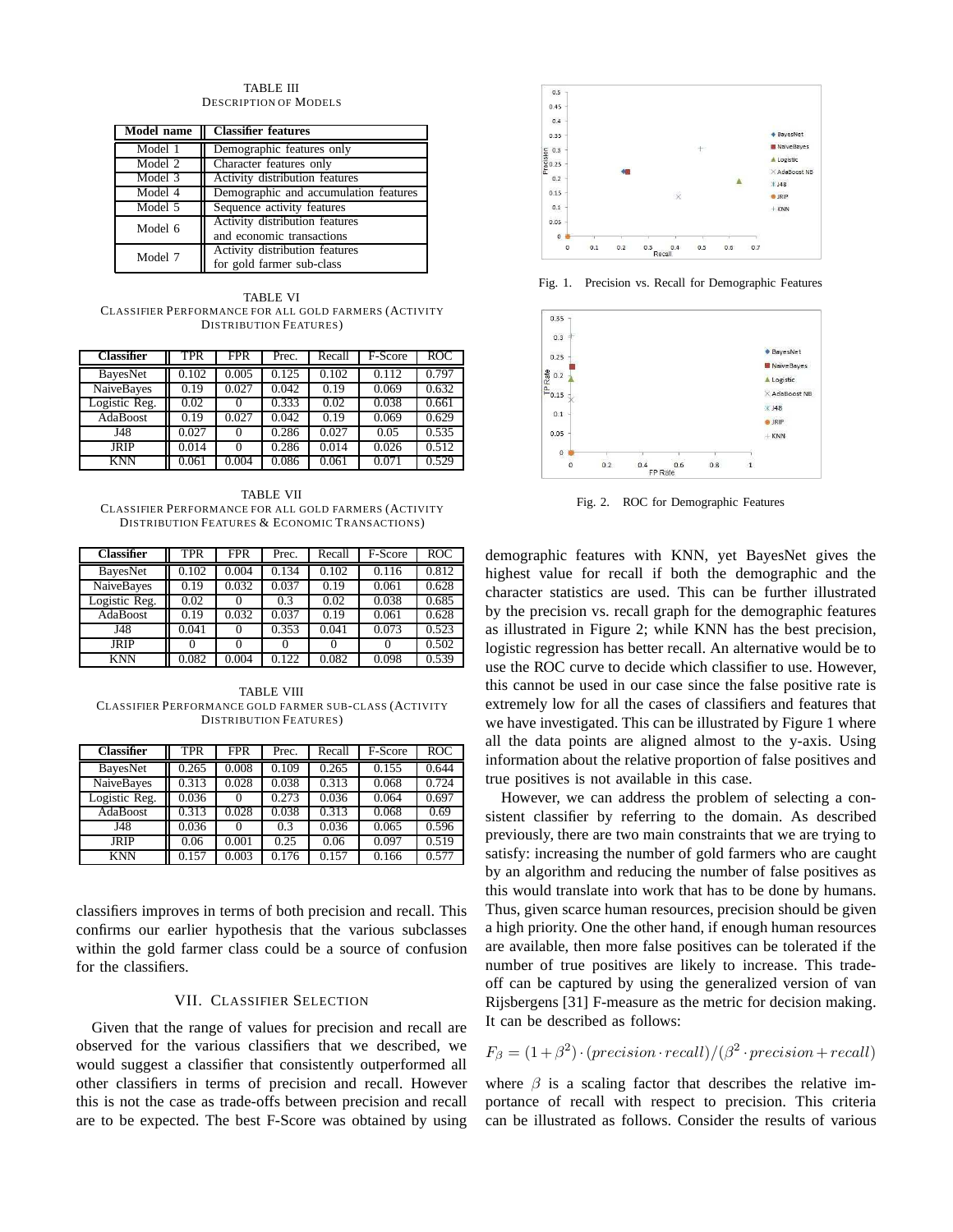| Classifier        | Measure | Model 1  | Model 2 | Model 3 | Model 4  | Model 5 | Model 6  | Model 7 |
|-------------------|---------|----------|---------|---------|----------|---------|----------|---------|
| BayesNet          | Prec.   | 0.208    | 0.033   | .0125   | 0.291    | .131    | 0.134    | 0.109   |
|                   | Recall  | 0.225    | 0.186   | 0.102   | 0.513    | 0.131   | 0.102    | 0.265   |
|                   | F-Score | 0.216    | 0.057   | 0.112   | 0.371    | 0.131   | 0.116    | 0.155   |
| <b>NaiveBayes</b> | Prec.   | 0.211    | 0.051   | 0.042   | 0.204    | 0.052   | 0.037    | 0.038   |
|                   | Recall  | 0.223    | 0.136   | 0.19    | 0.223    | 0.293   | 0.19     | 0.313   |
|                   | F-Score | 0.216    | 0.074   | 0.069   | 0.213    | 0.088   | 0.061    | 0.068   |
| LogisticReg.      | Prec.   | 0.636    | 0.182   | 0.333   | 0.630    | 0.091   | 0.300    | 0.273   |
|                   | Recall  | 0.192    | 0.017   | 0.020   | 0.192    | 0.010   | 0.020    | 0.036   |
|                   | F-Score | 0.294    | 0.031   | 0.038   | 0.294    | 0.018   | 0.038    | 0.064   |
| AdaBoost          | Prec.   | 0.412    | 0.051   | 0.042   | 0.271    | 0.052   | 0.037    | 0.038   |
|                   | Recall  | 0.138    | 0.136   | 0.190   | 0.183    | 0.293   | 0.190    | 0.313   |
|                   | F-Score | 0.207    | 0.074   | 0.069   | 0.218    | 0.088   | 0.061    | 0.068   |
| J48               | Prec.   | 0        | 0.75    | 0.286   | $\Omega$ | 0.143   | 0.353    | 0.300   |
|                   | Recall  | 0        | 0.025   | 0.027   | 0        | 0.010   | 0.041    | 0.036   |
|                   | F-Score | 0        | 0.049   | 0.050   | $\Omega$ | 0.019   | 0.073    | 0.065   |
| <b>JRIP</b>       | Prec.   | $\Omega$ | 0.333   | 0.286   | 0.526    | 0.250   | $\Omega$ | 0.250   |
|                   | Recall  | 0        | 0.068   | 0.014   | 0.056    | 0.020   | 0        | 0.060   |
|                   | F-Score | 0        | 0.113   | 0.026   | 0.102    | 0.037   | $\Omega$ | 0.097   |
| <b>KNN</b>        | Prec.   | 0.493    | 0.050   | 0.086   | 0.345    | 0.112   | 0.122    | 0.176   |
|                   | Recall  | 0.304    | 0.017   | 0.061   | 0.361    | 0.111   | 0.082    | 0.157   |
|                   | F-Score | 0.376    | 0.025   | 0.071   | 0.353    | 0.112   | 0.098    | 0.166   |

TABLE IV CLASSIFIER PERFORMANCE FOR ALL GOLD FARMERS (BY MODEL)

TABLE V SEQUENCE PATTERNS FOR PLAYER ACTIVITIES

| <b>Sequence</b>  | <b>Explanation</b>                                                                      |
|------------------|-----------------------------------------------------------------------------------------|
| KKKKKKKKKK+      | 10 or more kills in a row                                                               |
| $d + K +$        | One or more damage followed by one or more kills                                        |
| $d+[a-z,A-Z]*K+$ | Damage followed by other activities and then by one or more kills                       |
| $E+[a-z,A-Z]*K+$ | Pattern 4: Earned payment followed by other activities and then by one or more kills    |
| $M+S+$           | One or more mentoring instances followed by successful completion of recipes            |
| $M+[a-z,A-Z]*K+$ | Damage followed by other activities and then by kills                                   |
| $K+D$            | One or more kills followed by the death of the character                                |
| $E+D$            | One or more earned payments followed by the death of the character                      |
| $M+[a-z,A-Z]*q$  | Mentoring followed by other activities and then by quest points                         |
| $M+[a-z,A-Z]*K+$ | Mentoring followed by other activities and then by one or more kills                    |
| $M+E+$           | One or more instances of mentoring followed by one or more instances of earned payments |
| MMMMMMMMM+       | Ten mentoring instances in a row                                                        |

algorithms from Table X. If equal weight is given to both precision and recall then Bayes not should be used as the classifier of choice. The same would occur if recall is given twice as importance as precision. However if precision is given twice as importance as recall then Logistic Regression will be chosen, similarly if recall is said to be only 80% as important as precision then KNN would be chosen. The choice of values for  $\beta$  would depend upon the domain expert while taking into account the resources available.

## VIII. CONCLUSION AND FUTURE WORK

Using an anonymized dataset extracted from the massivelymultiplayer online game EverQuest II, we used several machine learning binary classification techniques to identify gold farmers within the game world. A number of feature types were explored for classification and various combinations of classifiers and features gave a wide range of results in terms of precision and recall. Despite the strong, significant effects observed across five logistic regression models for exploratory analysis, classifier algorithms operating on seven

TABLE IX F-MEASURES FOR ALL GOLD FARMERS (DEMOGRAPHIC & STATISTICS FEATURES)

| <b>Classifier</b> | $F_1$ -Score | $F_{0.8}$ -Score | $F_2$ -Score | $F_0$ 5-Score |
|-------------------|--------------|------------------|--------------|---------------|
| BayesNet          | 0.371        | 0.350            | 0.445        | 0.318         |
| NaiveBayes        | 0.213        | 0.211            | 0.218        | 0.207         |
| Logistic Reg.     | 0.294        | 0.333            | 0.223        | 0.432         |
| AdaBoost          | 0.218        | 0.228            | 0.195        | 0.247         |
| J48               |              |                  |              |               |
| <b>JRIP</b>       | 0.102        | 0.123            | 0.068        | 0.196         |
| <b>KNN</b>        | 0.353        | 0.351            | 0.357        | 0.348         |

different combinations of behavioral data were not able to precisely identify gold farmers. We attribute the difficulty in discriminating between gold farmers and legitimate players to farmers specialization into distinct roles that exhibit very different behavioral signatures. From a domain expertise point of view, given the trade-off between identifying gold farmers and amount of effort required in investigating we proposed that the generalized F-Measure should be used to select